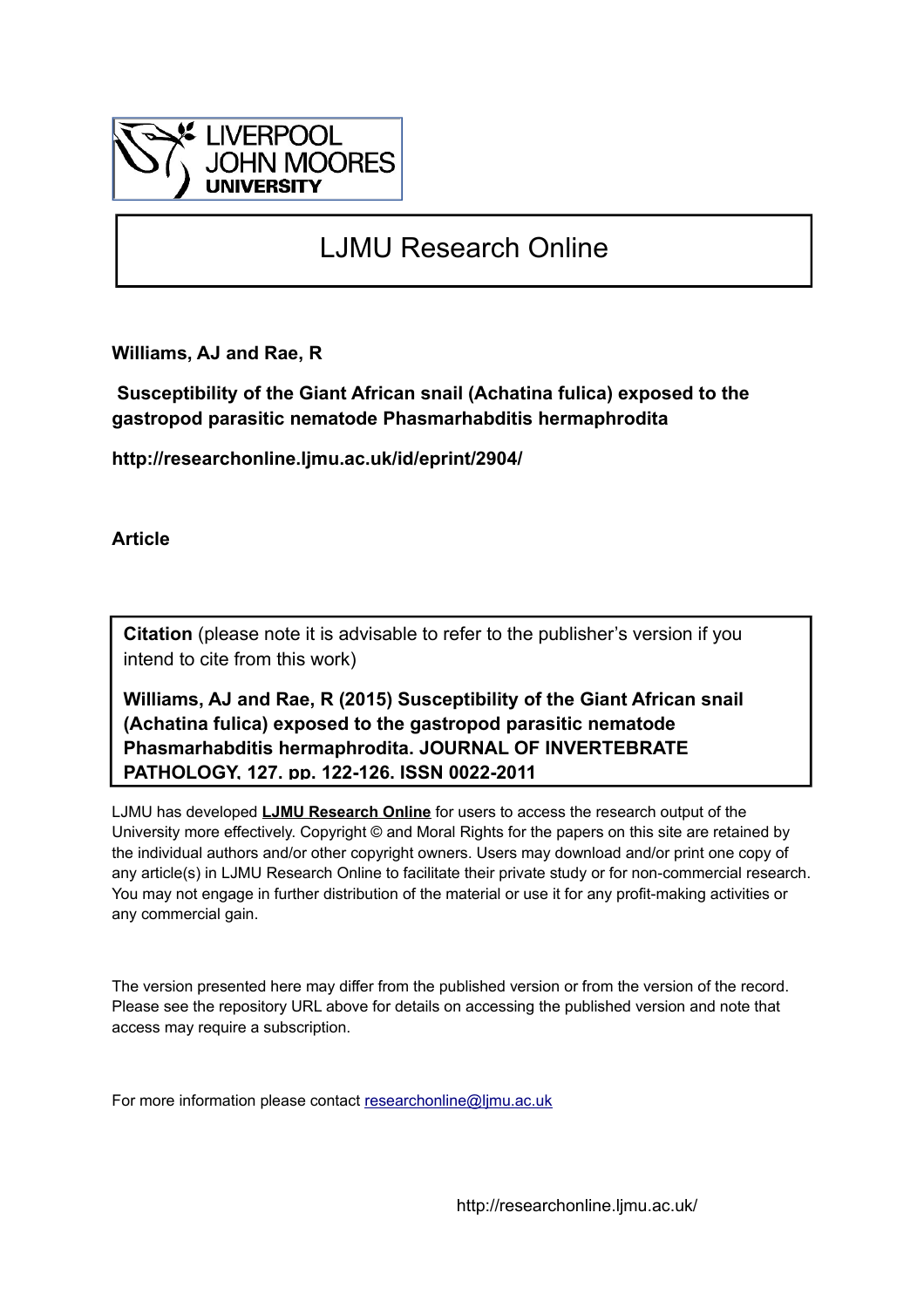| $\overline{2}$ |                                                                                    |
|----------------|------------------------------------------------------------------------------------|
| $\overline{3}$ | Susceptibility of the Giant African Snail (Achatina                                |
| 4              | <i>fulica</i> ) exposed to the gastropod parasitic                                 |
| 5              | nematode <i>Phasmarhabditis</i> hermaphrodita                                      |
| 6              |                                                                                    |
| $\overline{7}$ | Williams, A.J. and Rae, R <sup>*</sup>                                             |
| 8              |                                                                                    |
| 9              | Liverpool John Moores University, School of Natural Sciences and Psychology, Byrom |
| 10             | Street, Liverpool, L33AF, UK.                                                      |
| 11             |                                                                                    |
| 12             | *Corresponding author: r.g.rae@ljmu.ac.uk,                                         |
| 13             | Tel: +44(0)1512312486                                                              |
| 14             |                                                                                    |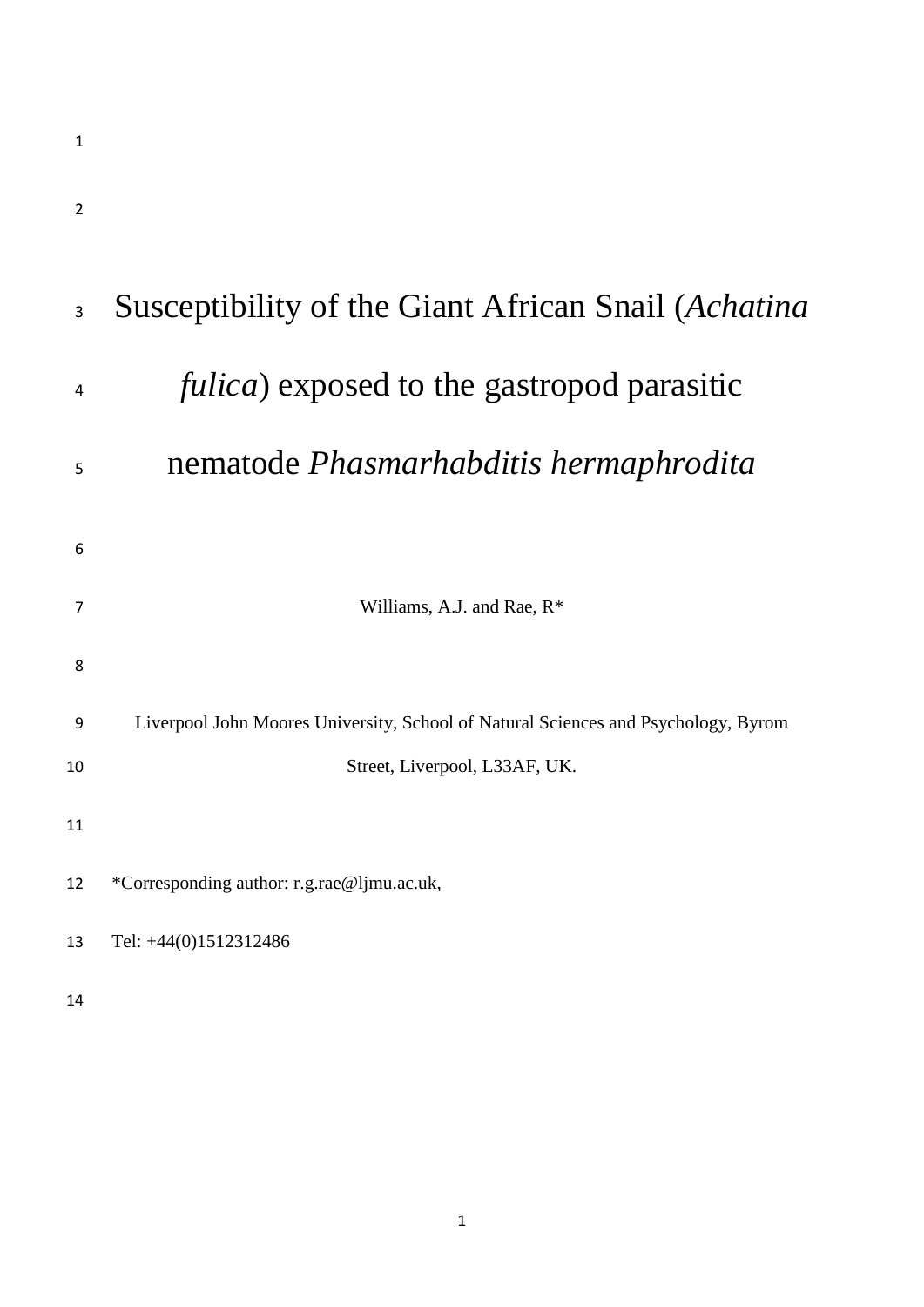#### **Abstract**

 The Giant African snail (*Achatina fulica*) is a major pest in tropical countries. Current control methods involve the use of slug pellets (metaldehyde) but they are ineffective, therefore new methods of control are needed. We investigated whether *A. fulica* is susceptible to the gastropod parasitic nematode *Phasmarhabditis hermaphrodita*, which has been developed as a biological control agent for slugs and snails in northern Europe. We exposed *A. fulica* to *P. hermaphrodita* applied at 30 and 150 nematodes per cm<sup>2</sup> for 70 days and also assessed feeding inhibition and changes in snail weight. We show that unlike the susceptible slug species *Deroceras panormitanum*, which is killed less than 30 days of exposure to *P. hermaphrodita*, *A. fulica* is remarkably resistant to the nematode at both doses. Also *P. hermaphrodita* does not reduce feeding in *A. fulica* nor did it have any effect on weight gain over 70 days. Upon dissection of infected *A. fulica* we found that hundreds of *P. hermaphrodita* had been encapsulated, trapped and killed in the snail's shell. We found that *A. fulica* is able to begin encapsulating *P. hermaphrodita* after just 3 days of exposure and the numbers of nematodes encapsulated increased over time. Taken together, we have shown that *A. fulica* is highly resistant to *P. hermaphrodita*, which could be due to an immune response dependent on the snail shell to encapsulate and kill invading parasitic nematodes.

#### **Keywords**

 Nematodes, Giant African snail, shell, parasites, *Phasmarhabditis hermaphrodita*, *Achatina fulica*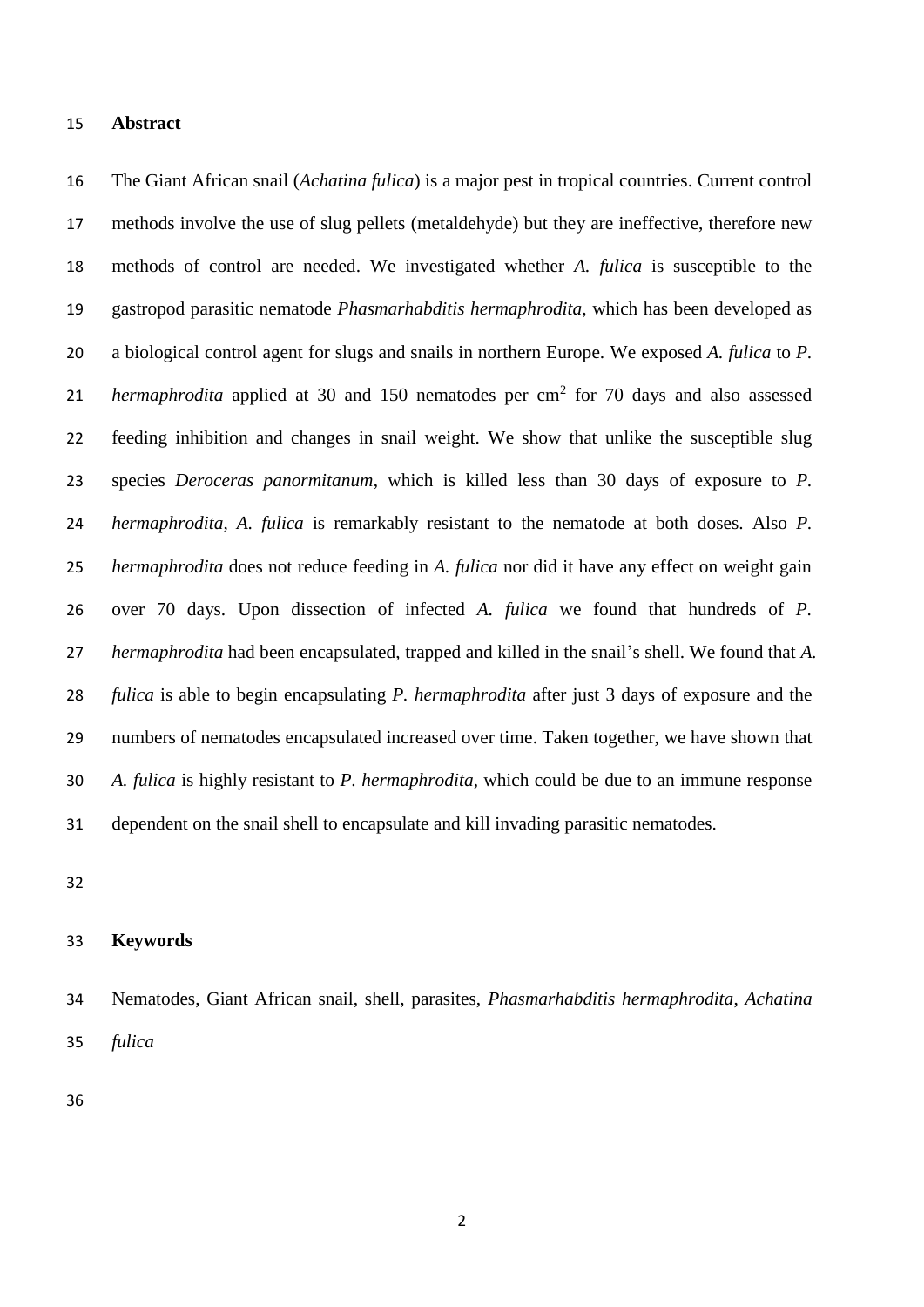## **Introduction**

 Slugs and snails are serious pests in agriculture and cause damage to arable, vegetable and horticultural crops by reducing leaf area, eating stems and leaves as well as contaminating crops with their slime, bodies and faeces (Glen and Moens, 2002; Port and Ester, 2002; Port and Port, 1986; South, 1992). One particularly problematic species is the Giant African snail (*Achatina fulica*), which is a devastating pest of farms and gardens in tropical and subtropical regions. It is an opportunistic, omnivorous and voracious eater which can consume 10% of its own weight daily (Schreurs, 1963). Also *A. fulica* can transmit metastrongylid causative agents of eosinophilic meningoencephalitis e.g. *Angiostrongylus cantonensis* (Raut and Barker, 2002). Current control methods have relied on chemical bait pellets containing metaldehyde and methiocarb but have provided limited control (Raut and Barker, 2002). Also chemical bait pellets are both toxic to vertebrates (Homeida and Cooke, 1983; Fletcher et al., 1991; 1994) and methiocarb is toxic to beneficial invertebrates such as earthworms and carabid beetles (Purves and Bannon, 1992). Therefore, new more effective means of controlling *A. fulica* are needed.

 A possible solution for controlling *A. fulica* is the gastropod parasitic nematode *Phasmarhabditis hermaphrodita*. *P. hermaphrodita* is a lethal parasite to numerous slugs and snail species such as *Deroceras reticulatum*, *Arion ater*, and *Helix aspersa* (Wilson et al., 1993) and has been formulated into a biocontrol agent (Nemaslug®) by Becker Underwood- BASF available for farmers and gardeners (Wilson et al., 1993). Nematodes are mixed with water and applied using spraying equipment to soil where then go and search for potential gastropod hosts. They are attracted to slug mucus and faeces (Rae et al., 2006,2009) and upon discovery they penetrate through the slugs mantle and kill it between 4 and 21 days (Wilson et al., 1993; Tan and Grewal, 2001a). Initially it was thought that these nematodes acted as vectors that introduced the bacterium *Moraxella osloensis* into the haemocoel of the slug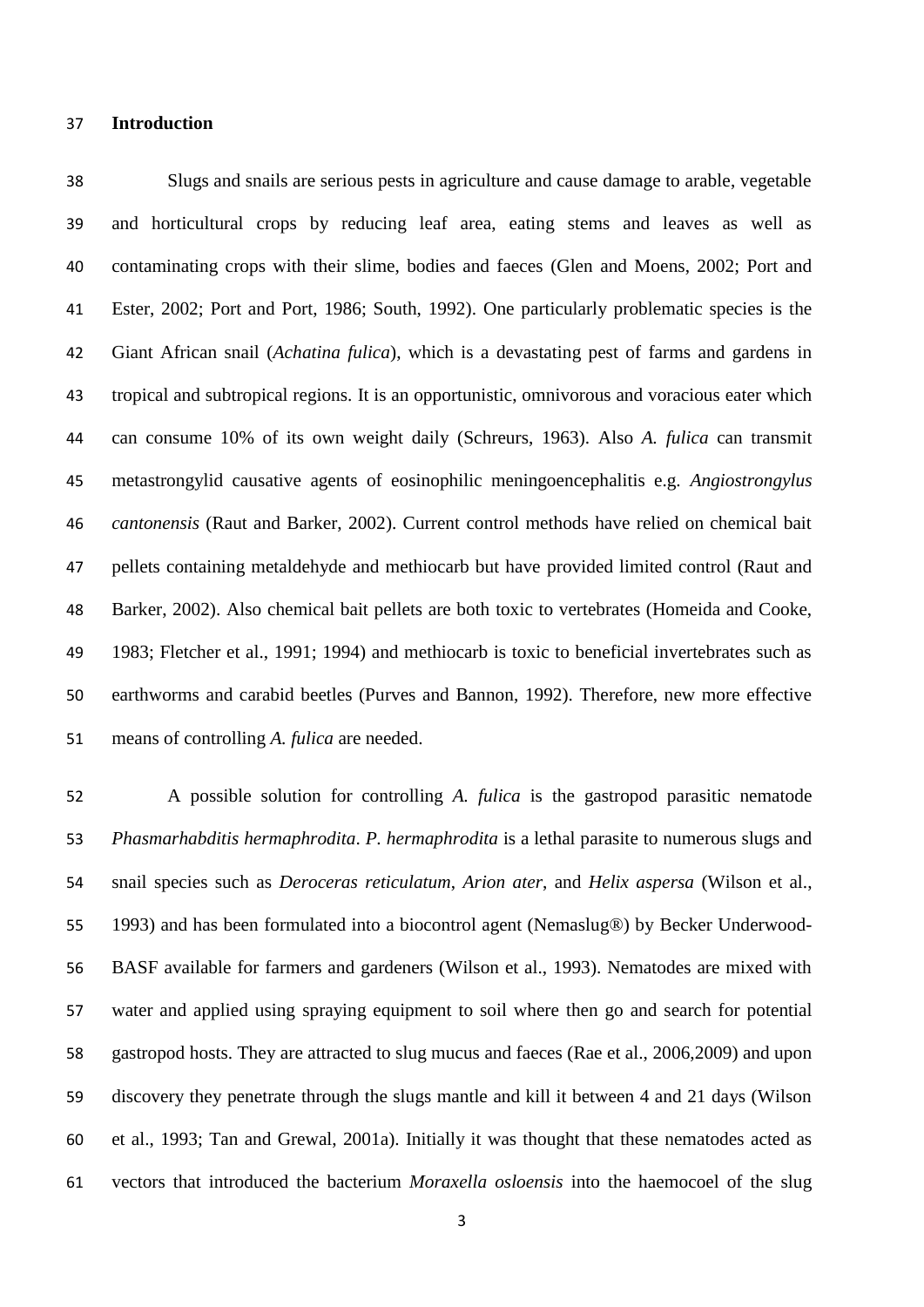which caused septicaemia and subsequent death (Tan and Grewal, 2001b) but it has recently been shown that this bacterium is not important for pathogencity (Rae et al., 2010). *P. hermaphrodita* has been used successfully to protect against slug damage in oilseed rape (Wilson et al., 1995), winter wheat (Wilson et al., 1994), strawberries (Glen et al., 2000a), asparagus (Ester et al., 2003a), Brussels sprouts (Ester et al., 2003b), orchids (Ester et al., 2003c) and hostas (Grewal et al., 2001).

 The host range of *P. hermaphrodita* is not completely understood and some snail species are resistant e.g. *Cepaea nemoralis*, *Oxychilus helveticus*, *Discus rotundatus* and *Clausilia bidentata* (Wilson et al., 2000; Coupland, 1995). However, this resistance can depend on the size and age of snail. For example *H. aspersa* juveniles are susceptible to *P. hermaphrodita* but adults are resistant (Glen et al., 1996). We sought to understand whether young stages of *A. fulica* would be susceptible to *P. hermaphrodita* applied at two different doses, as well as investigating whether it would reduce feeding and cause defects in weight gain, a commonly observed symptom of infection in slugs (e.g. Glen et al., 2000b). We also exposed the slug *Deroceras panoramitanum* to assess the virulence of *P. hermaphrodita* to compare to *A. fulica*. Finally, we also sought to understand how many *P. hermaphrodita* had penetrated into *A. fulica* over time and whether they could be encapsulated in the snails shell over 70 days of exposure to nematodes.

# **Materials and Methods**

## **Source and maintenance of invertebrates**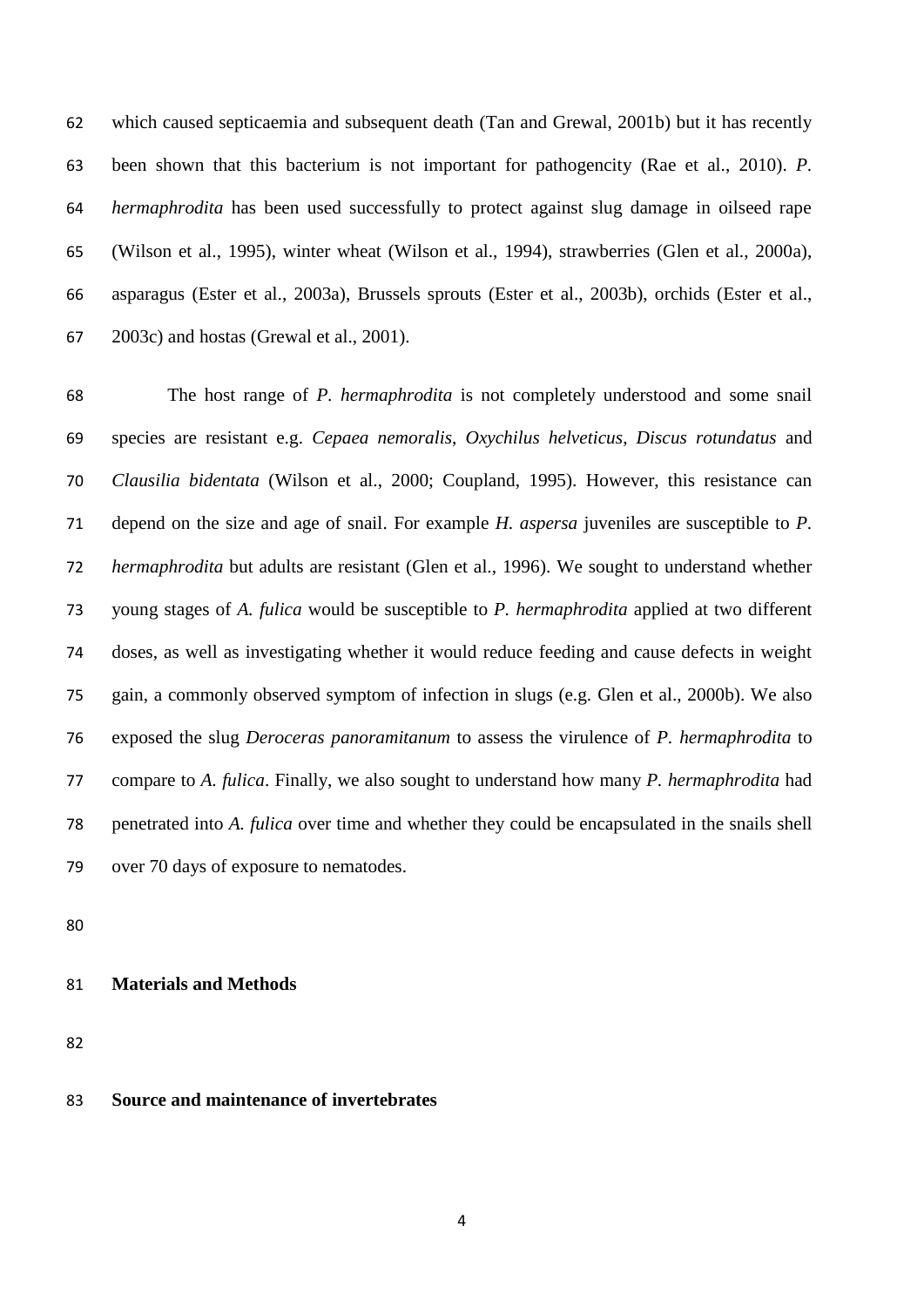Slugs (*Deroceras panormitanum*) (mean weight 0.06 g ± 0.03, n =90) were collected from 85 LJMU greenhouses. A. *fulica* (mean weight 0.96  $g \pm 0.02$  g, n =90) were grown from eggs and maintained at room temperature and fed butternut squash and calcium tablets every 7 days for 12 weeks. The eggs were F1 progeny from a cross between two *A. fulica* (Zena and Brian), which are personal pets of Dr. Sally Williamson at LJMU. *P. hermaphrodita* was a gift from BASF, UK. Slugs were maintained at 15°C in non-airtight plastic boxes and fed with cabbage *ad libitum*. Nematodes were stored at 15°C until use.

#### **Susceptibility assays exposing slugs and snails to** *P. hermaphrodita*

 Nine non-airtight plastic boxes (10 x 9 x 6 cm) were filled with 35 grams of pre-moistened peat soil. Copper tape was placed around the sides of each box to ensure the slugs and snails did not escape nematode infection. To three boxes the recommended rate of *P. hermaphrodita* was applied (30 nematodes per  $\text{cm}^2$ ) and to another three boxes five times the 97 recommended rate of *P. hermaphrodita* was applied  $(150 \text{ nematodes per cm}^2)$ . Three boxes received water and no nematodes and acted as the no nematode control. Ten 12 week old *A. fulica* were added to each box and were stored at 18°C. The individual weight of each snail was recorded pre addition to soil bioassay. This same experimental set up was repeated with *D. panormitanum* to assess the pathogenicity of the batch of *P. hermaphrodita* used. Survival of slugs and snails was monitored daily for 30 and 70 days, respectively. We also investigated when *A. fulica* began encasing *P. hermaphrodita* by carrying out a time course experiment. By using the above described experimental set up *A. fulica* were exposed to 30 105 and 150 *P. hermaphrodita* per cm<sup>2</sup> and after 1, 3, 6, 13 and 23 days exposure 10 *A. fulica*  were dissected and the numbers of *P. hermaphrodita* found encased in the shell as well as in the snail were determined.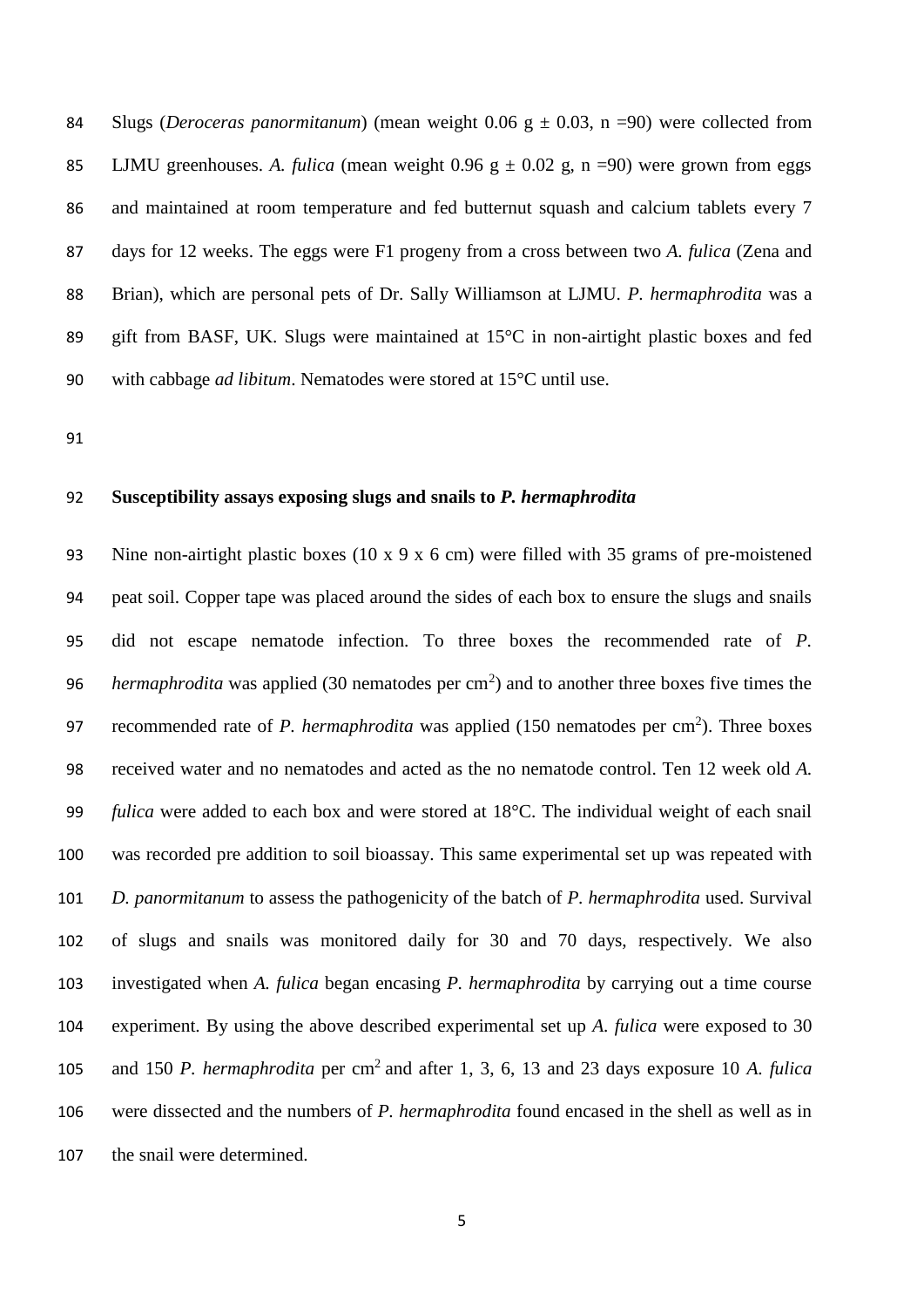#### **Monitoring feeding inhibition of** *A. fulica* **exposed to** *P. hermaphrodita*

 At the start of the experiment five discs of cucumber (diameter 3 cm) were added to each box before the addition of snails. Initially every day for seven days the discs were removed and traced onto 1 x 1 mm graph paper and the amount the snail had eaten was quantified for each treatment. After 7 days feeding inhibition was then monitored every 2-3 days. Once cucumber was removed and quantified fresh discs were added.

# **Statistical analysis**

 Survival of *A. fulica* exposed to *P. hermaphrodita* was analysed using the Log rank test and Kaplan Meier curves in OASIS (Yang et al., 2011). The amount of cucumber eaten by *A. fulica* was compared using two way ANOVA. Weight of slugs and snails at the start and end of the experiment and the numbers of *P. hermaphrodita* found in snail shells was compared using student t test. All statistical tests were carried out in SPSS version 20.

## **Results**

*Susceptibility of A. fulica and D. panormitanum to P. hermaphrodita*

 We exposed both *D. panormitanum* and *A. fulica* to the recommended rate (30 nematodes per  $\text{cm}^2$ ) and five times the recommended rate (150 nematodes per cm<sup>2</sup>) of *P. hermaphrodita* to investigate their susceptibility. We found that *P. hermaphrodita* caused significant mortality to *D. panormitanum* at the recommended rate (P<0.001) and five times the recommended rate of nematodes (P<0.001) (Fig 1a) after just 15 days. In contrast *P. hermaphrodita* had little effect on the survival of *A. fulica* (Fig 1b). Specifically, after 70 days exposure there was no significant difference between the survival of *A. fulica* exposed to *P. hermaphrodita* at the recommended rate (P>0.05) or five times the recommended rate (P>0.05). Therefore even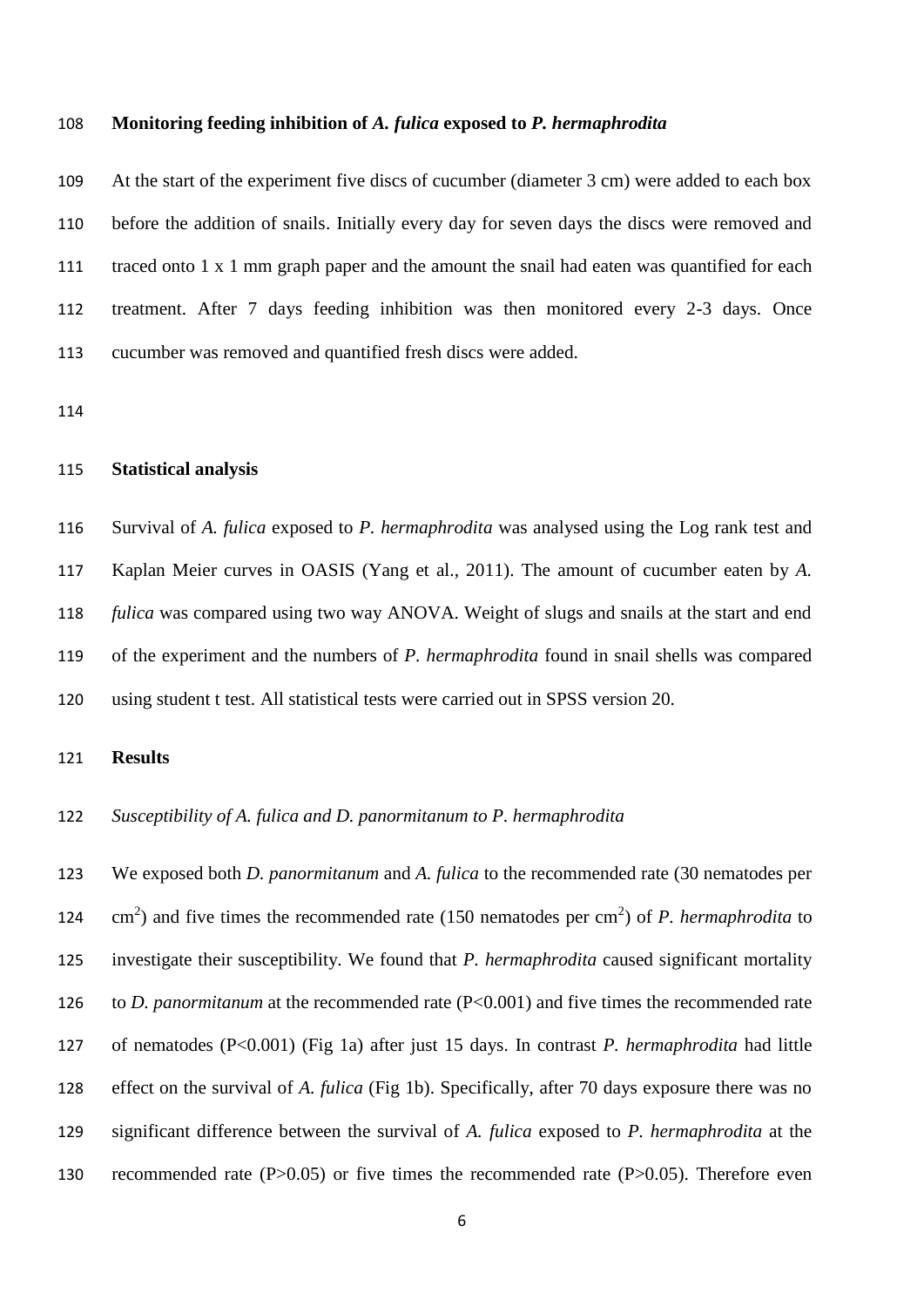young stages of *A. fulica* are resistant to *P. hermaphrodita* when exposed to high doses of nematodes.

## *Effects of feeding inhibition and weight on A. fulica when exposed to P. hermaphrodita*

 We monitored feeding of *A. fulica* over 32 days and found that *P. hermaphrodita* was unable to affect the amount of cucumber consumed when exposed to 30 and 150 nematodes per  $\text{cm}^2$  (P < 0.05) (Fig 2). As expected, there was a significant difference between the weight (g) of *A. fulica* at the start of the experiment (day 0) compared to the end (day 70) in untreated and 139 nematode treated snails (both exposed to 30 and 150 nematodes per cm<sup>2</sup> ( $P < 0.05$ ) (Fig. 3). But *P. hermaphrodita* had no effect on weight gain in *A. fulica* as there was no significant difference between the weight of *A. fulica* on day 70 exposed to *P. hermaphrodita* (30 or 150 142 nematodes per cm<sup>2</sup>) and the untreated snails ( $P > 0.05$ ) (Fig 3). Therefore similarly to survival *P. hermaphrodita* has little effect on *A. fulica* feeding or weight gain.

# *Numbers of P. hermaphrodita infecting A. fulica over time*

 Interestingly, upon dissection of *A. fulica* we found the majority of *P. hermaphrodita* were not in the body of the snail but were encapsulated in the shell (Fig 4a,b). Numbers of *P. hermaphrodita* encased in the snail shell differed significantly (Fig 4c) with  $12.28 \pm 2.87$  *P*. *hermaphrodita* found in *A. fulica* exposed to 30 *P. hermaphrodita* per cm<sup>2</sup> (n =29) and 164.17  $\pm$  17 *P. hermaphrodita* found in *A. fulica* exposed to 150 *P. hermaphrodita* per cm<sup>2</sup> (n =29) (P<0.001) after 70 days. In a further experiment we could show that *P. hermaphrodita* began encapsulation in the shell of *A. fulica* after just 3 days of exposure and the numbers of nematodes encapsulated increased over the further 6, 13 and 23 days (Fig 5a). *P. hermaphrodita* was also found in the body of *A. fulica* to varying degrees and did not show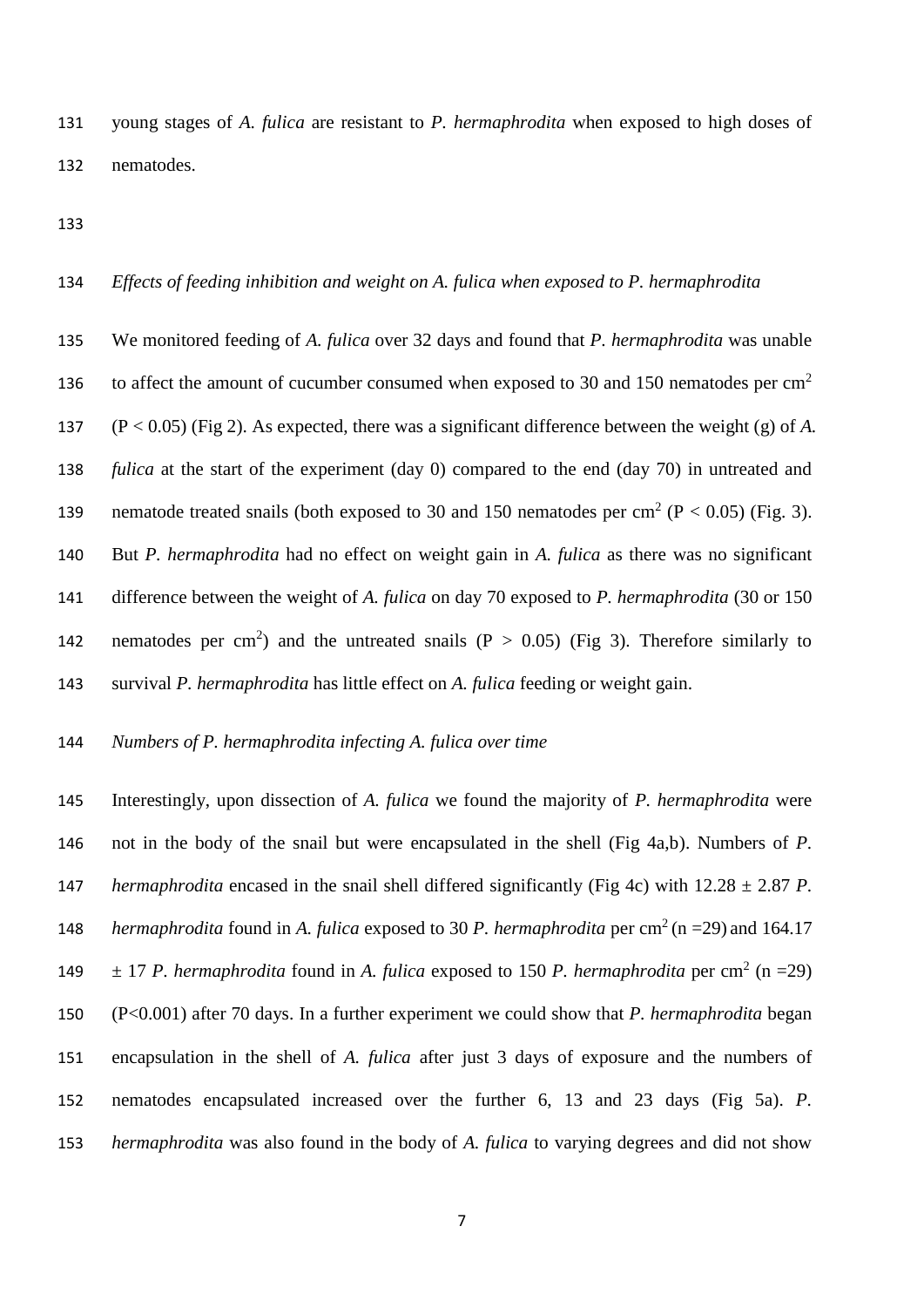any difference between dose of nematode or over time (Fig 5b). Thus, it seems one of the reasons *A. fulica* is resistant to *P. hermaphrodita* is by encapsulating, trapping and killing of these parasites in the snail's shell, a finding that has never been previously been observed in snails.

### **Discussion**

 We concentrated on understanding whether young stages of *A. fulica* are susceptible to *P. hermaphrodita* because differences in size susceptibility to slugs and snails have been reported in the literature (Speiser et al., 2001). For example, younger stages of *Arion ater*, *Helix aspersa* and *A. lusitanicus* have been shown to be more susceptible to *P. hermaphrodita* than older stages (Glen et al., 1996; Grimm, 2002). We showed that *A. fulica* is incredibly resistant to *P. hermaphrodita* and even after 70 days of exposure there was no reduction in mortality in nematode treated *A. fulica*. This is in stark contrast to susceptible species such as *D. panormitanum* as when it is exposed to *P. hermaphrodita* it is killed rapidly in less than 15 days. Many snail species are susceptible to *P. hermaphrodita* including young stages of *H. aspersa*, *Monacha cantiana*, *Cepaea hortensis*, *Theba pisana*, *Cochlicella acuta* and *Cernuella virgata* but some species are resistant including *C. nemoralis*, *O. helveticus*, *D. rotundatus* and *C. bidentata* (Wilson et al., 2000; Coupland, 1995; Rae et al., 2007). The reasons for this difference in susceptibility are unknown but it could potentially be due to the ability to encase and trap invading nematodes. It is unknown where and how P*. hermaphrodita* penetrates into snails. In slugs they infect through the pore at the back of the mantle and enter the shell cavity within 8-16 hours of exposure (Wilson et al., 1993; Tan and Grewal, 2001b), but there has not been an equivalent experiment carried out in snails so far. We found that the nematodes were encapsulated and killed in the shell of *A. fulica*. Most of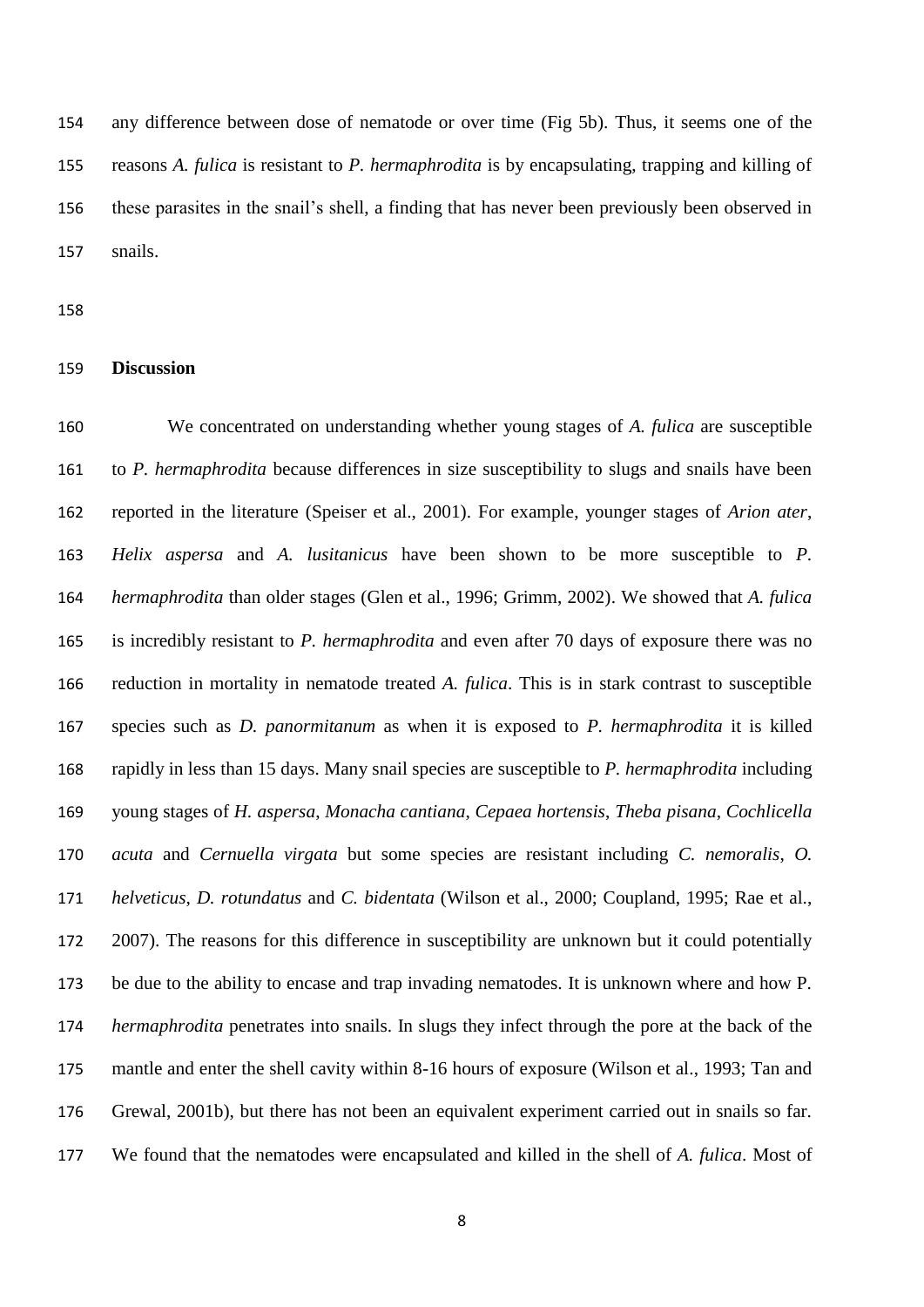these nematodes were not found in a particular area, some were found on the lip of the shell but not in great amounts and after 70 days exposure most were equally dispersed over the entire shell. We could show that *A. fulica* was able to encase and kill invading *P. hermaphrodita* after 3 days exposure to nematodes and this process continued over time. The trapped and killed nematodes were still present in the dauer stage and had not begun self- reproduction. This response to nematodes in snails has not been documented before. In slugs resistant slug species such as *Limax pseudoflavus* have been shown to encapsulate *P. hermaphrodita* in the shell beneath the mantle (Rae et al., 2008), but it is unknown how common this is in other slug species. Also there is limited research into using the shell as a defense mechanism but a similar response has been shown in other molluscs. For example mussels encapsulate trematodes such as *Aspidogaster conchicola* (Huehner and Etges, 1981). Our results may therefore demonstrate an evolutionary conserved immune response that is used to trap and kill invading *P. hermaphrodita* in terrestrial gastropods. Yet it remains to be seen whether or not other parasites of slugs and snails are also trapped via the shell including bacteria, microsporidia, mites or flies (Barker, 2004).

## **Acknowledgements**

 We are grateful to Dr. Sally Williamson for discussions and supply of *A. fulica* and Gareth Martin, Becker Underwood-BASF for *P. hermaphrodita*. This research was funded by the Wellcome Trust.

## **Figures and table legends**

 Fig 1 a: Survival of *D. panormitanum* exposed to 30 (grey line) and 150 *P. hermaphrodita* 199 per cm<sup>2</sup> (black dashed line) and untreated control (no *P. hermaphrodita*) (black line). Bars  $\pm$ represent one standard error.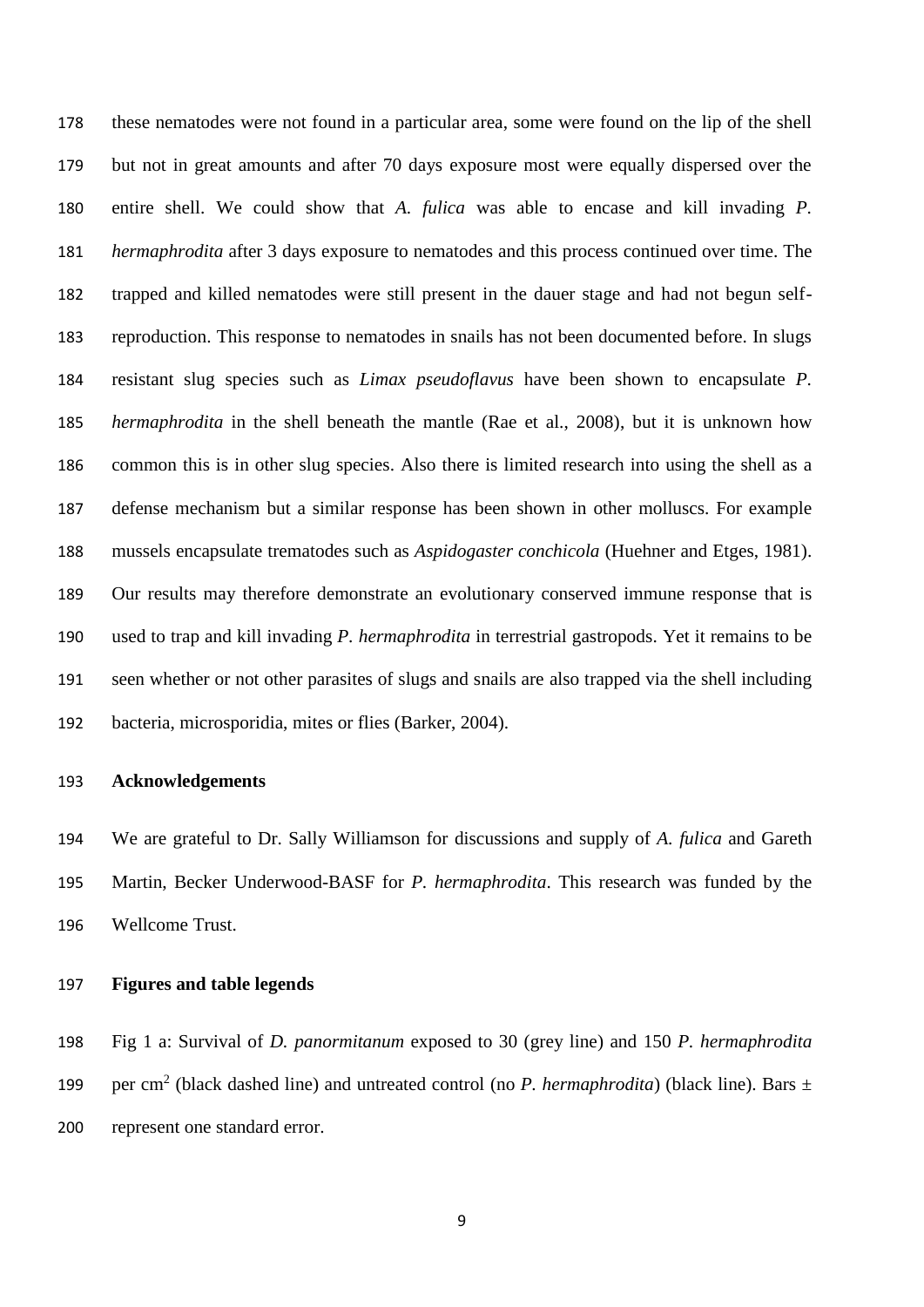Fig 1 b: Survival of *A. fulica* exposed to 30 (grey triangles) and 150 *P. hermaphrodita* per 202  $\text{cm}^2$  (white squares) and untreated control (no *P. hermaphrodita*) (black line). Bars  $\pm$ represent one standard error.

 Fig 2: Percentage feeding inhibition of *A. fulica* fed on cucumber exposed to 30 (grey line) 205 and 150 *P. hermaphrodita* per cm<sup>2</sup> (black dashed line) and untreated control (no *P. hermaphrodita*) (black line). Bars ± represent one standard error.

 Fig 3: Weight of *A. fulica* at start of experiment (white bars) and after 70 days (black bars) of 208 exposure to 30 and 150 *P. hermaphrodita* per  $\text{cm}^2$  and untreated control (no *P. hermaphrodita*). Bars ± represent one standard error.

Fig 4a,b: *P. hermaphrodita* encased and killed in the shell of *A. fulica* after 70 days exposure.

Fig 4c: Numbers of *P. hermaphrodita* found encapsulated in shell of *A. fulica* after 70 days of

212 exposure to 30 *P. hermaphrodita* per cm<sup>2</sup> (n=29) and 150 *P. hermaphrodita* per cm<sup>2</sup> (n=29)

and untreated control (no *P. hermaphrodita*) (n=29). Bars ± represent one standard error.

Fig 5a: Numbers of *P. hermaphrodita* found encapsulated in shell of *A. fulica* after 1, 3, 6, 13

215 and 23 days of exposure to 30 and 150 *P. hermaphrodita* per  $cm<sup>2</sup>$ ) (n=10, per time point).

216 Bars  $\pm$  represent one standard error.

 Fig 5b: Numbers of *P. hermaphrodita* found inside *A. fulica* after 1, 3, 6, 13 and 23 days of 218 exposure to 30 and 150 *P. hermaphrodita* per cm<sup>2</sup> (n=10, per time point). Bars  $\pm$  represent one standard error.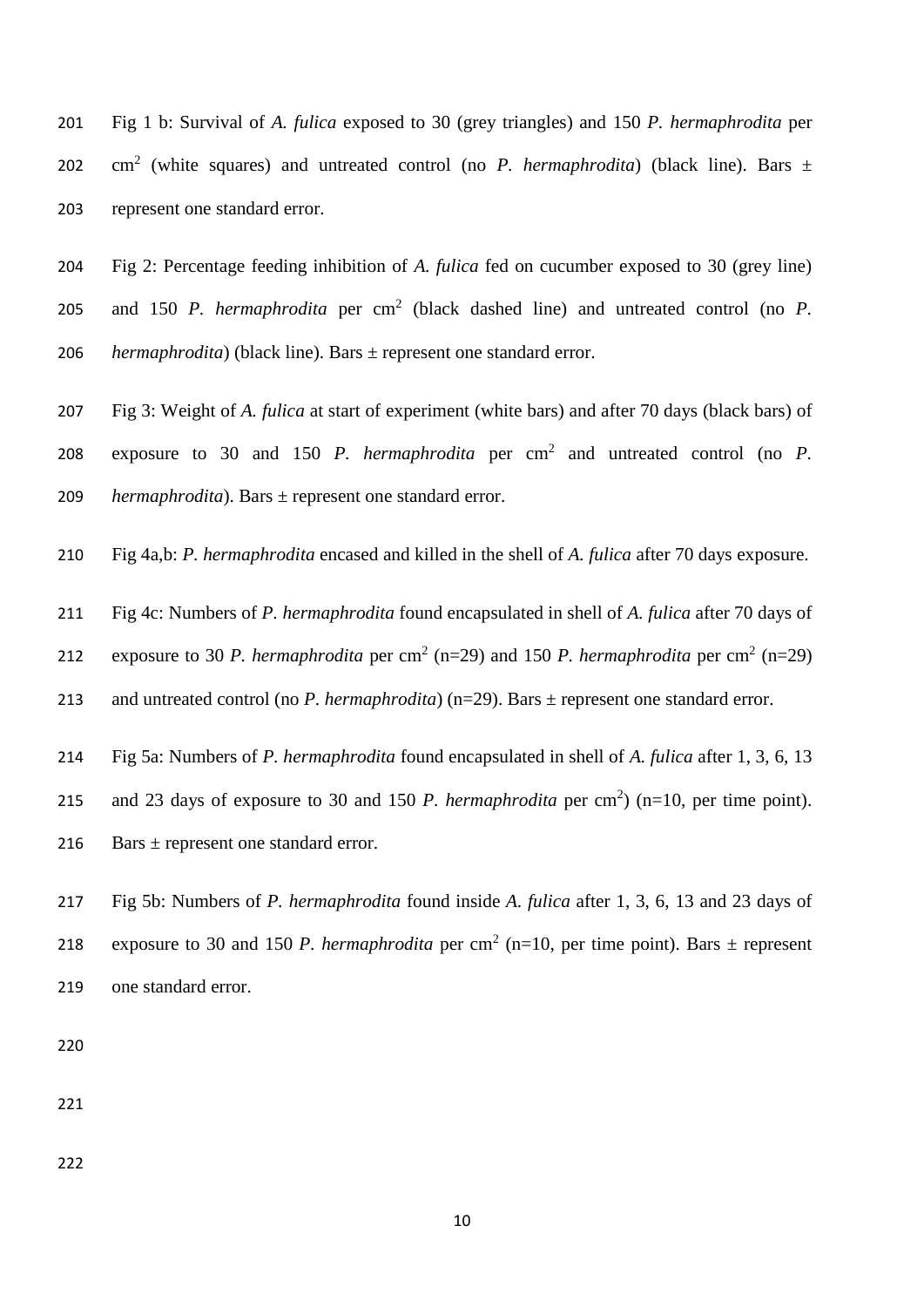#### **References**

Barker, G.M., 2004. Natural enemies of terrestrial molluscs. CABI Publishing, U.K.

 Coupland, J.B., 1995. Susceptibility of helicid snails to isolates of the nematode *Phasmarhabditis hermaphrodita* from southern France. J. Invertebr. Pathol. 66, 207-208.

 Ester, A., Van Rozen, K., Molendijk, L.P.G., 2003a. Field experiments using the rhabditid nematode *Phasmarhabditis hermaphrodita* or salt as control measures against slugs in green asparagus. Crop Prot. 22, 689-695.

 Ester, A., Huiting, H.F., Molendijk, L.P.G., Vlaswinkel, M.E.T., 2003b. The rhabditid nematode *Phasmarhabditis hermaphrodita* Schneider as a potential biological control agent to control field slugs *Deroceras reticulatum* (Muller) in Brussels sprouts, in: Slugs and Snails: Agricultural, Veterinary and Environmental perspectives. British Crop protection Council (BCPC) Symposium proceedings, 80: 313-318.

 Ester, A., Van Rozen, K., Hazendonk, A., 2003c. Efficacy of pesticides to control *Lehmannia valentiana* (Ferussac) in orchids (Cymbidium) in greenhouse experiments. In: Slugs and snails: Agricultural, Veterinary and Environmental perspectives. British Crop protection Council (BCPC) Symposium proceedings, 80: 89-94.

 Fletcher, M.R., Hunter, K., Quick, M.P., Thompson, H.M., Greig-Smith, P.W., 1991. Pesticide Poisoning of Animals 1990. MAFF, London.

 Fletcher, M.R., Hunter, K., Barnet, E.A., 1994. Pesticide Poisoning of Animals 1993. MAFF, London.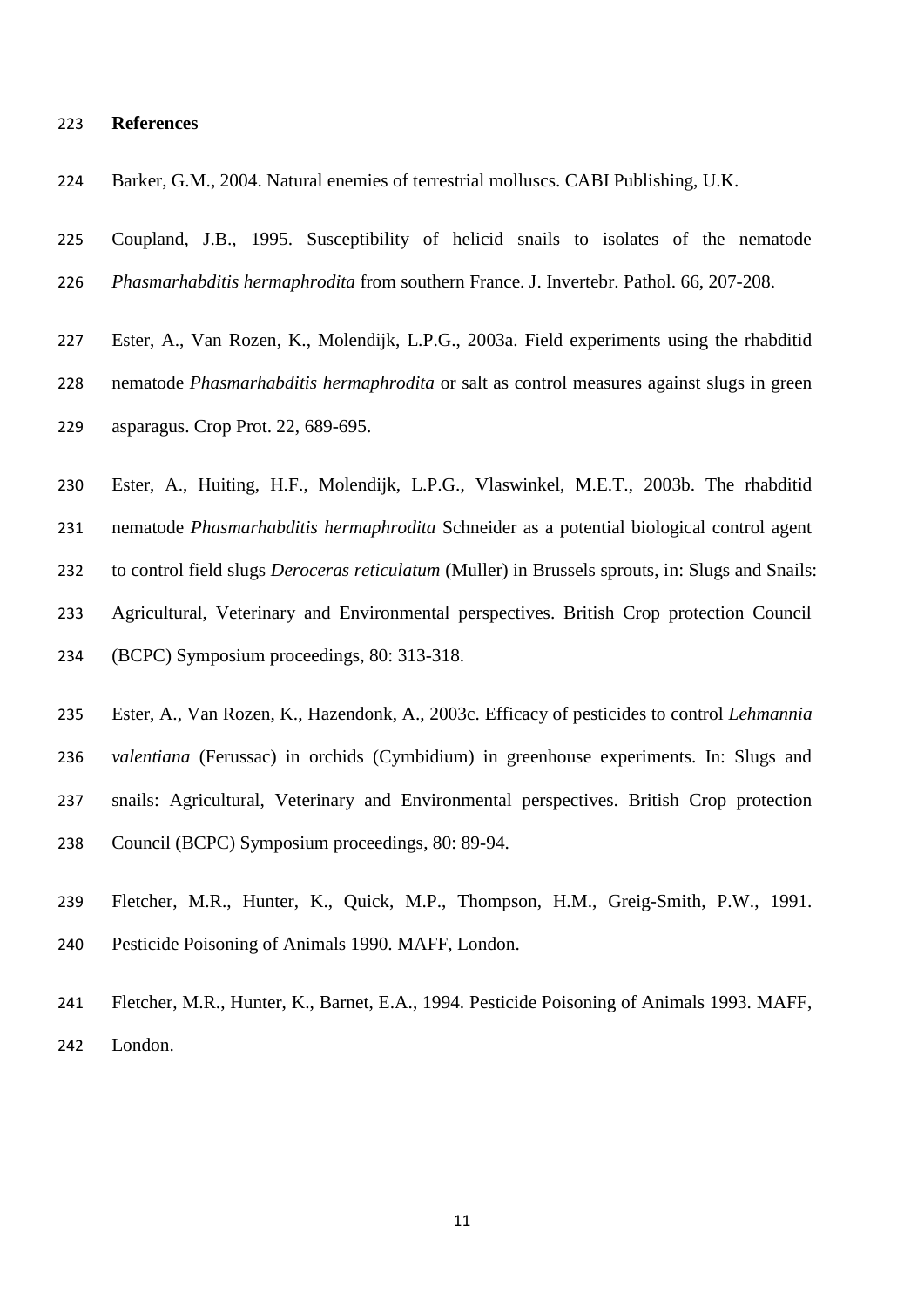- Glen, D.M., Moens, R., 2002. Agriolimacidae, Arionidae and Milacidae as pests in West European cereals, in: Barker, G.M. (Ed.), Molluscs as Crop Pests. CABI Publishing, UK, pp. 271-300.
- Glen, D.M., Wilson, M.J., Hughes, L., Cargeeg, P., Hajjar, A., 1996. Exploring and exploiting the potential of the rhabditid nematodes *Phasmarhabditis hermaphrodita* as a biocontrol agent for slugs, in Slugs and Snails: Agricultural, Veterinary and Environmental Perspectives, BCPC Symposium Proceeding, No. 66, ed. By Henderson, I.F. British Crop Protection Council, Alton, Hants, UK, pp. 271-280.
- Glen, D.M., Wiltshire, C.W., Hughes, L., Ester, A., Van Rozen, K., Castillejo, J., Iglesias, J., Speiser, B., Coupland, J. and Gwynn, R. 2000a. The use of slug-parasitic nematodes and other techniques for control of slug and snail damage in horticultural crops. Brighton Crop Protection Conference (BCPC) Pests and Diseases, 345-350.
- Glen, D.M., Wilson, M.J., Brain, P., Stroud, G., 2000b. Feeding activity and survival of slugs, *Deroceras reticulatum*, exposed to the rhabditid nematode, *Phasmarhabditis hermaphrodita*:
- a model of dose response. Biol. Control. 17, 73-81.
- Grewal, P.S., Grewal, S.K., Taylor, R.A.J., Hammond, R.B., 2001. Application of molluscicidal nematodes to slug shelters: a novel approach to economic biological control of slugs. Biol. Control. 22, 72-80.
- Grimm, B., 2002. Effect of the nematode *Phasmarhabditis hermaphrodita* on young stages of the pest slug *Arion lusitanicus*. J. Mollusc Stud. 68, 25-28.
- Homeida, A.M., Cooke, R.G., 1982. Pharmacological aspects of metaldehyde poisoning in mice. J. Vet. Pharmacol. Ther. 5, 77-82.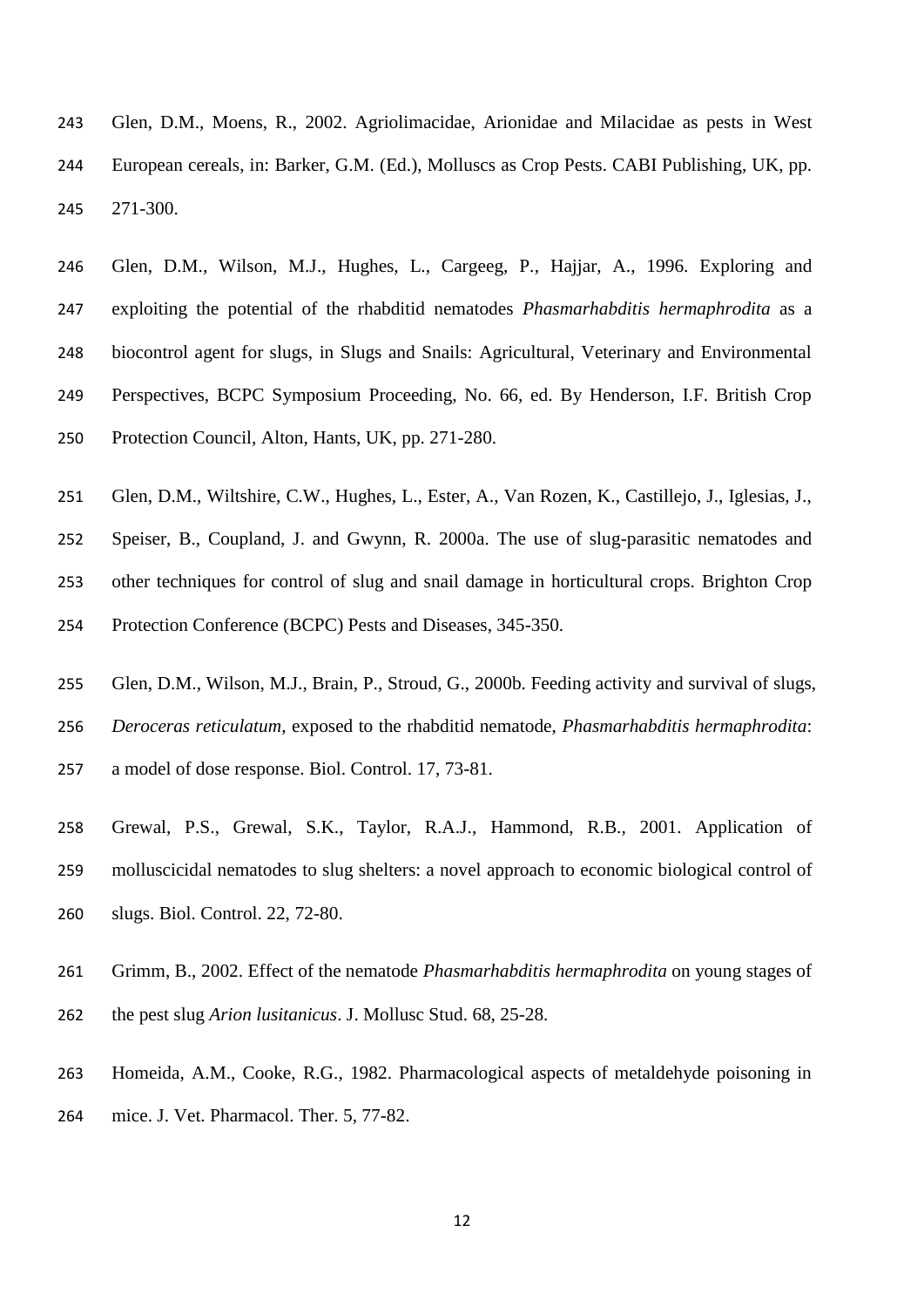- Huehner, M.K., Etges, F.J., 1981. Encapsulation of *Aspidogaster conchicola* (Trematoda: Aspidogastrea) by unionid mussels. J. Inverter. Pathol. 37, 123-128.
- Port, G., Ester, A., 2002. Gastropods as pests in vegetables and ornamental crops in Western
- Europe, in: Barker, G.M. (Ed.), Molluscs as Crop Pests. CABI Publishing, UK, pp. 337-352.
- Port, C.M., Port, G., 1986. The biology and behaviour of slugs in relation to crop damage and control. Agric. Zool. Rev. 1, 255-299.
- Purves, G., Bannon, J.W., 1992. Non-target effects of repeated methiocarb slug pellet application on carabid beetle (Coleoptera: Carabidae) activity in winter-sown cereals. Ann. Appl. Biol. 121, 215-223.
- Rae, R.G., Robertson, J.F., Wilson, M.J., 2006. The chemotactic response of *Phasmarhabditis hermaphrodita* (Nematoda: Rhabditida) to cues of *Deroceras reticulatum* (Mollusca: Gastropoda). Nematology. 8, 197-200.
- Rae, R., Verdun, C., Grewal, P.S., Robertson, J.F., Wilson, M.J., 2007. Biological control of terrestrial molluscs using *Phasmarhabditis hermaphrodita*-progress and prospects. Pest Manag. Sci. 63, 1153-1164.
- Rae, R.G., Robertson, J.F., Wilson, M.J., 2008. Susceptibility and immune response of *Deroceras reticulatum*, *Milax gagates* and *Limax pseudoflavus* exposed to the slug parasitic nematode *Phasmarhabditis hermaphrodita*. J. Invertebr. Pathol. 97, 61-69.
- Rae, R.G., Robertson, J., Wilson, M.J., 2009. Chemoattraction and host preference of the
- gastropod parasitic nematode *Phasmarhabditis hermaphrodita*. J. Parasitol. 95, 517-526.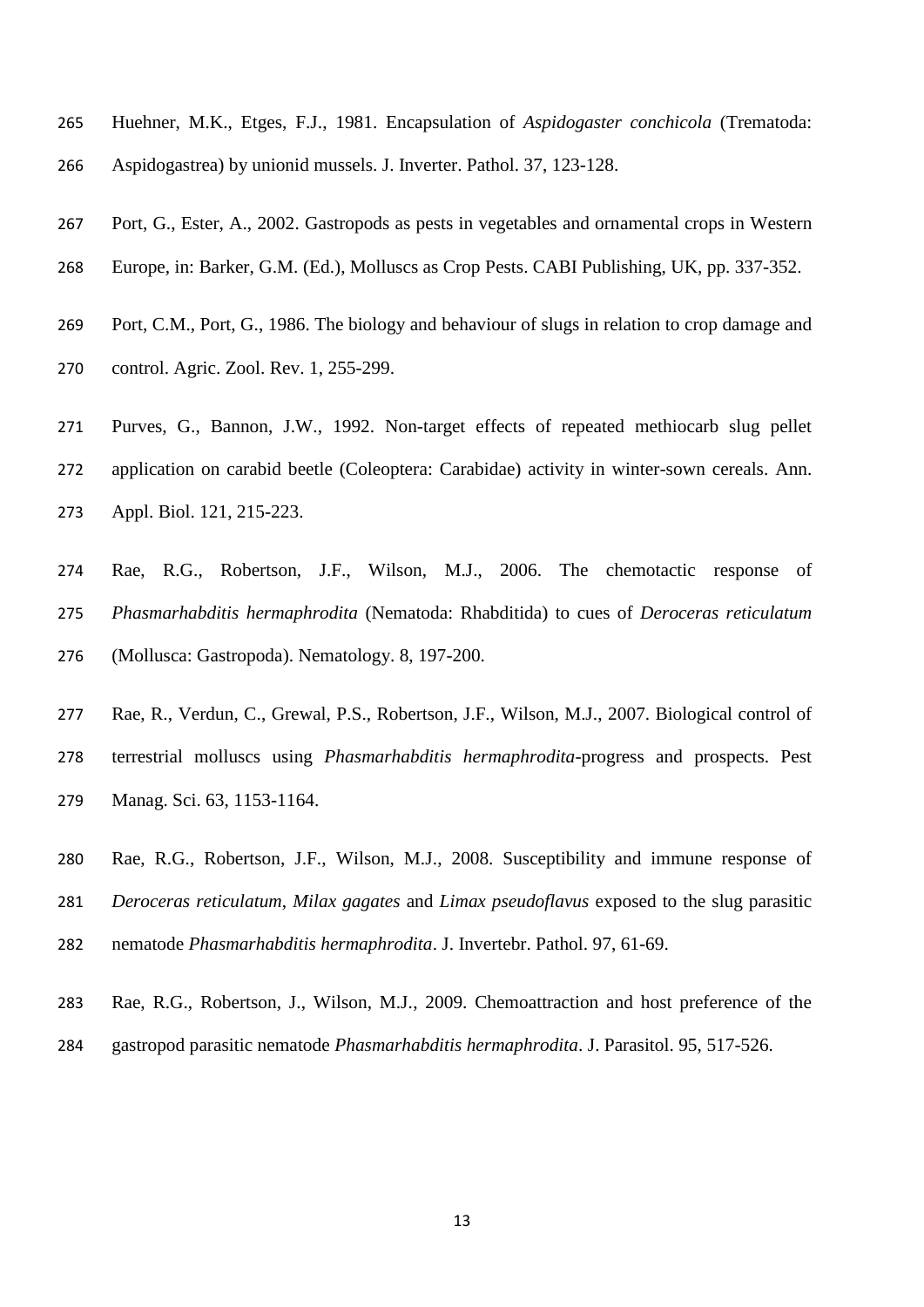- Rae, R.G., Tourna, M., Wilson, M.J., 2010. The parasitic nematode *Phasmarhabditis hermaphrodita* associates with complex assemblages of bacteria that do not influence its virulence to the host slug *Deroceras reticulatum*. J. Invertebr, Pathol. 104, 222-226.
- Raut, S.K., Barker, G.M., 2002. *Acatina fulica* Bowdich and other Achatinidae as pests in
- tropical agriculture, in: Barker, G.M. (Ed.), Molluscs as Crop Pests, CABI, U.K., pp. 55-114.
- Schreurs, J. 1963. Investigations on the biology, ecology and control of Giant African Snail in West New Guinea, Manokwari Agricultural Research Station.
- South, A., 1992. Terrestrial slugs: Biology, ecology and control. Chapman and Hall, UK.
- Speiser, B., Zaller, J.G., Neudecker, A., 2001. Size-susceptibility of the pest slug *Deroceras reticulatum* and *Arion lusitanicus* to the nematode biocontrol agent *Phasmarhabditis hermaphrodita*. BioControl. 46, 311-320.
- Tan, L., Grewal, P.S., 2001a. Infection behaviour of the rhabditid nematode *Phasmarhabditis*
- *hermaphrodita* to the grey garden slug *Deroceras reticulatum*. J. Parasitol. 87, 1349-1354.
- Tan, L., Grewal, P.S., 2001b. Pathogenicity of *Moraxella osloensis*, a bacterium associated
- with the nematode *Phasmarhabditis hermaphrodita*, to the slug *Deroceras reticulatum*. Appl.
- Environment. Microbiol. 67, 5010-5016.
- Wilson, M.J., Glen, D.M., George, S.K., 1993. The rhabditid nematode *Phasmarhabditis hermaphrodita* as a potential biological control agent for slugs. Biocontrol Sci. Technol. 3, 503-511.
- Wilson, M.J., Hughes, L.A., Hamacher, G.M., Glen, D.M., 2000. Effects of *Phasmarhabditis*
- *hermaphrodita* on non-target molluscs. Pest Manag. Sci. 56, 711-716.